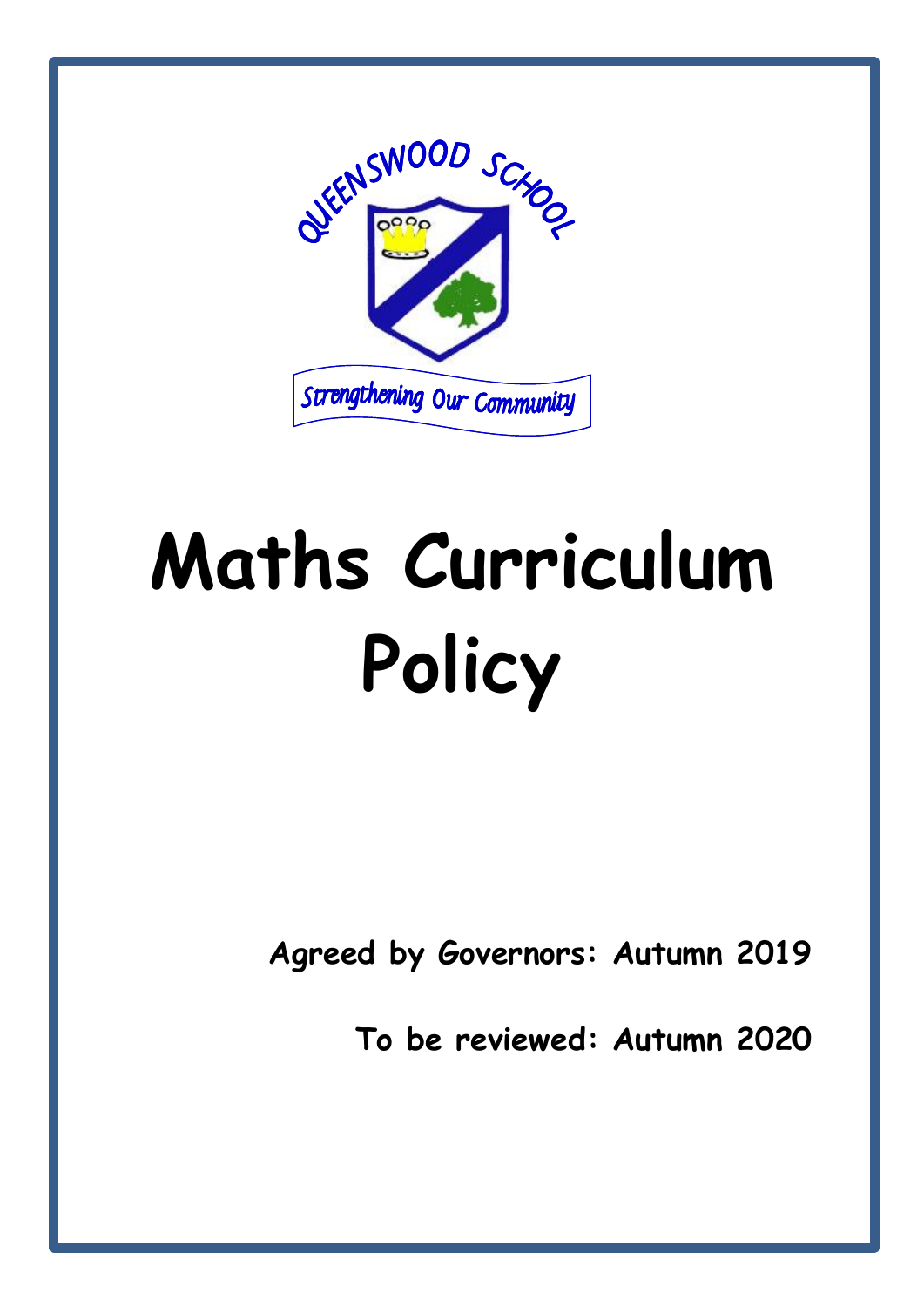

## Purpose of study

**Mathematics is a creative and highly inter-connected discipline that has been developed over centuries, providing the solution to some of history's most intriguing problems. It is essential to everyday life, critical to science, technology and engineering, and necessary for financial literacy and most forms of employment. A high-quality mathematics education therefore provides a foundation for understanding the world, the ability to reason mathematically, an appreciation of the beauty and power of mathematics, and a sense of enjoyment and curiosity about the subject.**

## **Our Aims**

We aim to provide the pupils with a mathematics curriculum which will produce individuals who are literate, creative, independent, inquisitive, enquiring and confident. We also aim to provide a stimulating environment so that pupils have considerable experience with concrete equipment, in all areas of the maths curriculum. Classrooms are enriched with resources that children are encouraged to select independently and cross-curricular links are always encouraged, thereby allowing children to apply their maths skills in other areas of the Primary curriculum. These practical experiences support the children as they learn and develop more abstract ways of recording.

Children are encouraged and helped to see themselves as mathematicians and to understand how maths is used in the world around them. Consequently, teachers spend quality time exploring real-life, contextual problems that engage and excite the children and enable them to develop an awareness of the maths that surrounds them. They are often given choices and encouraged to select their own methods of working. Teachers then explore children's reasoning for their approaches to these problems and discuss their application of knowledge. This allows for good assessment and continually develops a child's understanding of this subject.

At Queenswood we aim to set appropriately high expectations of all children; encourage children to enjoy and become confident in mathematics; and to meet the needs of all children, with appropriately differentiated but challenging activities so ensuring good progress.

Our policy for teaching calculation reflects the progression of the New Primary Curriculum for Mathematics. Mental calculation is taught to all year groups and informal, then standard written methods that build on mental calculation. The school's written calculation policy has been revised to meet the expectations of the New Primary Curriculum for Mathematics.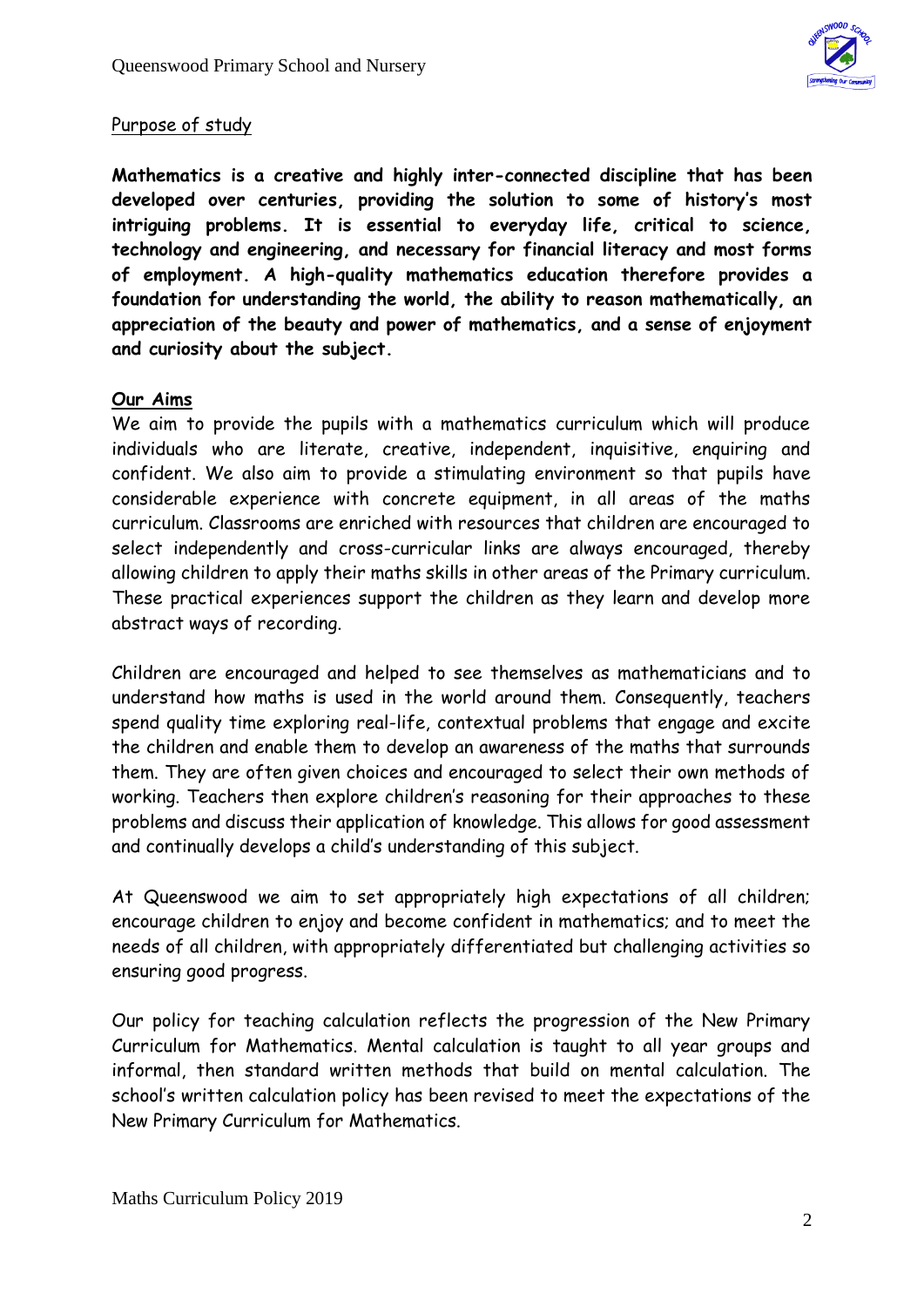

Queenswood Primary School and Nursery has a numerate environment where mathematical risk-taking, creativity and logical thought are encouraged in order to develop independence.

We aim to:

- Give all children equal access to the whole mathematics curriculum
- Ensure that all children experience success
- Enable each child to achieve their potential
- Develop mathematical thinking
- Develop knowledge, skills and understanding through real life situations and contexts
- Enable each child to work cooperatively and independently
- Use assessment of children's progress to enable future planning
- Ensure that resources are available and accessible
- Ensure that resources are appropriate for the age and needs of pupils.

This content needs to be set in situations where children learn new mathematical ideas and use and apply what they know in practical tasks and real-life situations. It is important that children develop the skills of Numeracy and are able to apply them in different situations across the curriculum and in daily living outside school.

Children should be given opportunities to:

- Explain their thinking
- Ask questions and follow a range of alternative methods to develop their mathematical reasoning.
- During lessons, be given the opportunity to discuss with a partner, or in small group, their understanding of the concepts being taught.
- Encounter different teaching strategies that encourage speaking and listening.

## **Mathematics at Queenswood**

"Excellent teaching gives children the life chances they deserve... Enjoyment is the birthright of every child. But the most powerful mix is the one that brings the two together. Children learn better when they are excited and engaged - but what excites and engages them best is truly excellent teaching."

Excellence and enjoyment: a strategy for primary schools, May 2003

Mathematics at Queenswood is based on the three main aims of the 'New Primary Mathematics Curriculum 2014' from Foundation Stage to Year 6. These aims are listed below: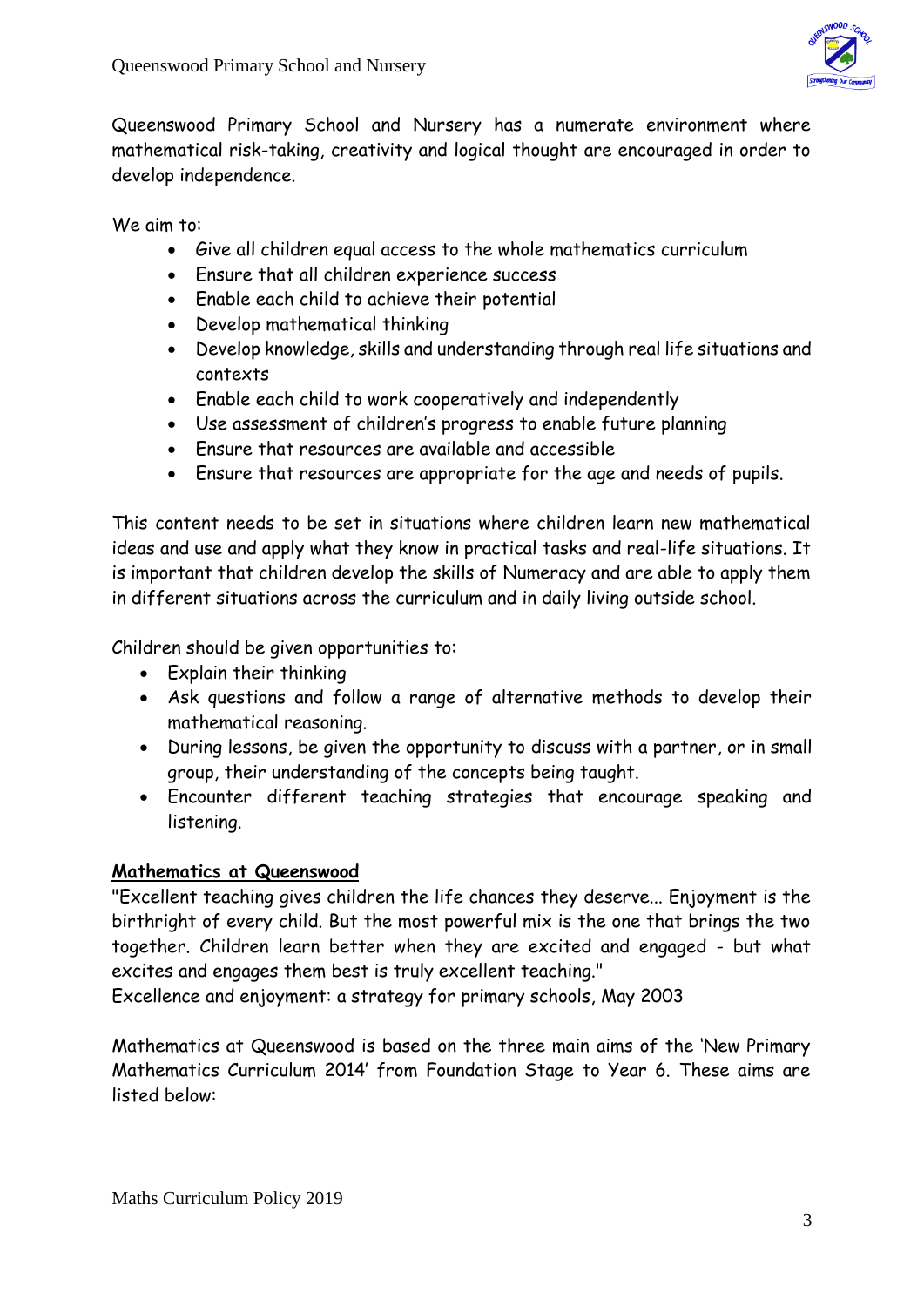

# **AIMS**

The national curriculum for mathematics aims to ensure that all pupils:

- become **fluent** in the fundamentals of mathematics, including through varied and frequent practice with increasingly complex problems over time, so that pupils develop conceptual understanding and the ability to recall and apply knowledge rapidly and accurately.
- **reason mathematically** by following a line of enquiry, conjecturing relationships and generalisations, and developing an argument, justification or proof using mathematical language
- can **solve problems** by applying their mathematics to a variety of routine and non-routine problems with increasing sophistication, including breaking down problems into a series of simpler steps and persevering in seeking solutions.

## **School curriculum**

The new programmes of study for mathematics are set out year-by-year for key stages 1 and 2. Schools are, however, only required to teach the relevant programme of study by the end of the key stage. Within each key stage, schools therefore have the flexibility to introduce content earlier or later than set out in the programme of study. In addition, schools can introduce key stage content during an earlier key stage, if appropriate.

## **Attainment targets**

Pupils are expected to know, apply and understand the matters, skills and processes specified in their appropriate year programme of study. The objectives for each year group can be found at the end of this document, appendix A.

# **Planning**

There are three levels of planning based on assessment and age appropriate guidance.

- Long-term planning
- Medium-term planning
- Short-term planning

## **Long term planning**

Long term planning has been written by all teachers at Queenswood Primary school, based on the structure of the White Rose Materials, and provides the objectives to be covered within each term. These long term plans are adapted year on year, as our experience with teaching the 2014 curriculum gives our teachers greater expertise in choosing the sequence of learning that our pupils need.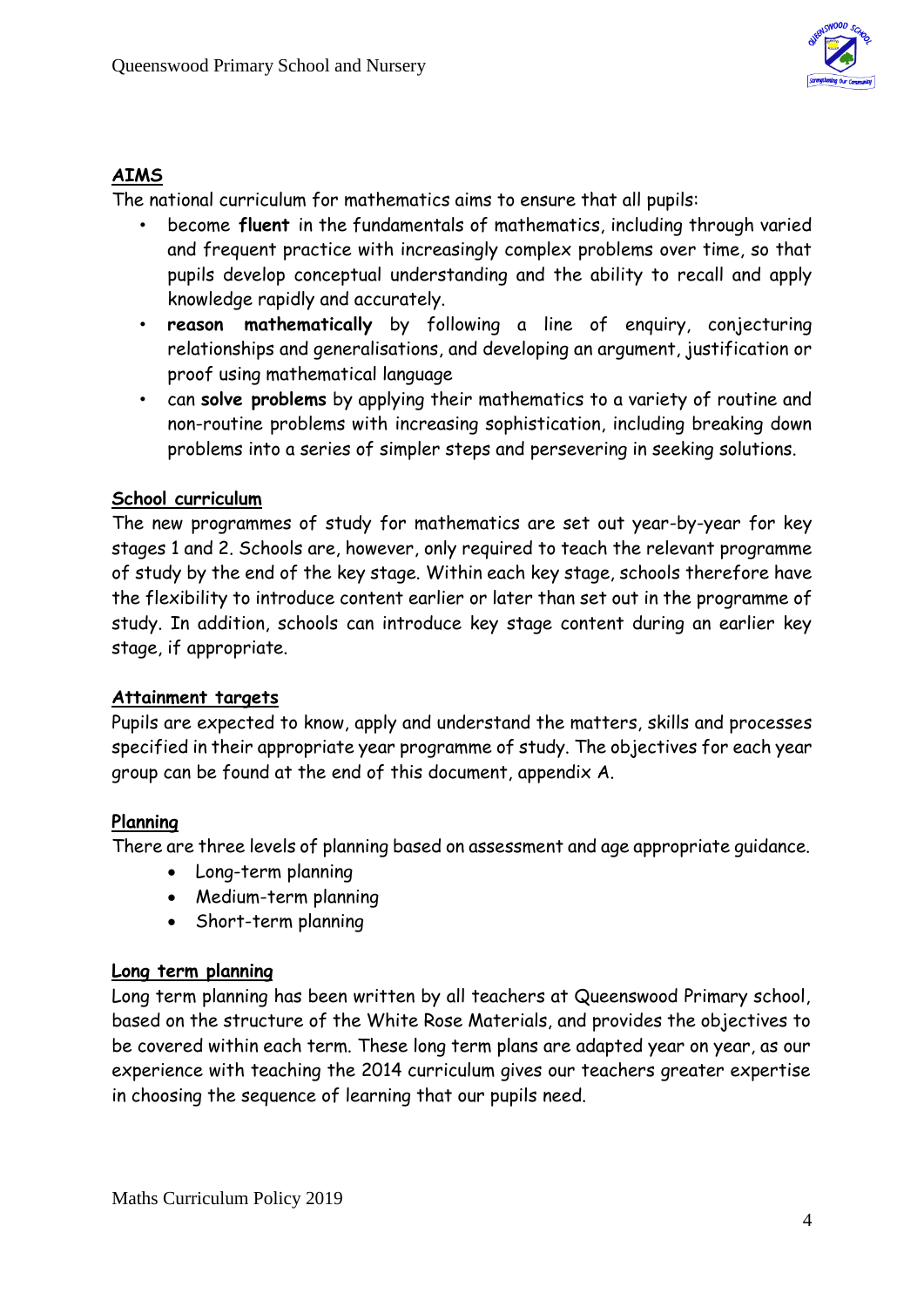

#### **Medium Term planning**

.

Our medium-term planning breaks down learning into a week by week content coverage, ensuring that progression is maintained over the whole year and that learning objectives are systematically revisited from term to term. This common planning format will allow consistency in the way in which mathematical learning objectives are met. Consolidation will be achieved naturally and progress made in secure steps.

These medium term plans can be adapted as the teacher assesses pupil needs, in order to ensure that the appropriate time is spent on the ley concepts of number and fractions, in order to achieve success.

Medium term plans, specific to each year group, are saved on the Workgroup (T drive). The agreed termly plans for mathematics will be the subject of regular review and amended as and when required.

#### **Short term planning**

There is a daily dedicated mathematics session. Plans emanate directly from the medium-term plans and are structured following White Rose planning. Planning is created directly into Smart Notebook files, which form the basis of the lessons, using a whole school format which provides for consistency.

These plans are stored on the Workgroup (T drive) and are shared with all support staff working within the lesson.

## **Organisation**

Mathematics lessons should be enjoyable for both teachers and pupils. Maths should be fun!

A range of organisation should be planned; times for whole class teaching, times when groups of children work with the teacher, times where groups of children work together and where each child works alone. The most effective teaching will make use of a range of organisational strategies in a purposeful manner. Pupils should be party to regular daily sessions of whole class interactive teaching especially in the rehearsal of strategies and mathematical facts, the teaching input and during the review and preview sessions. Teachers will develop effective higher order questioning as part and parcel of their teaching strategies. This will enable a more appropriate pace to be developed in many lessons. The use of both open and closed questions will build in variety to the lessons and encourage pupils to manipulate numbers to a greater degree.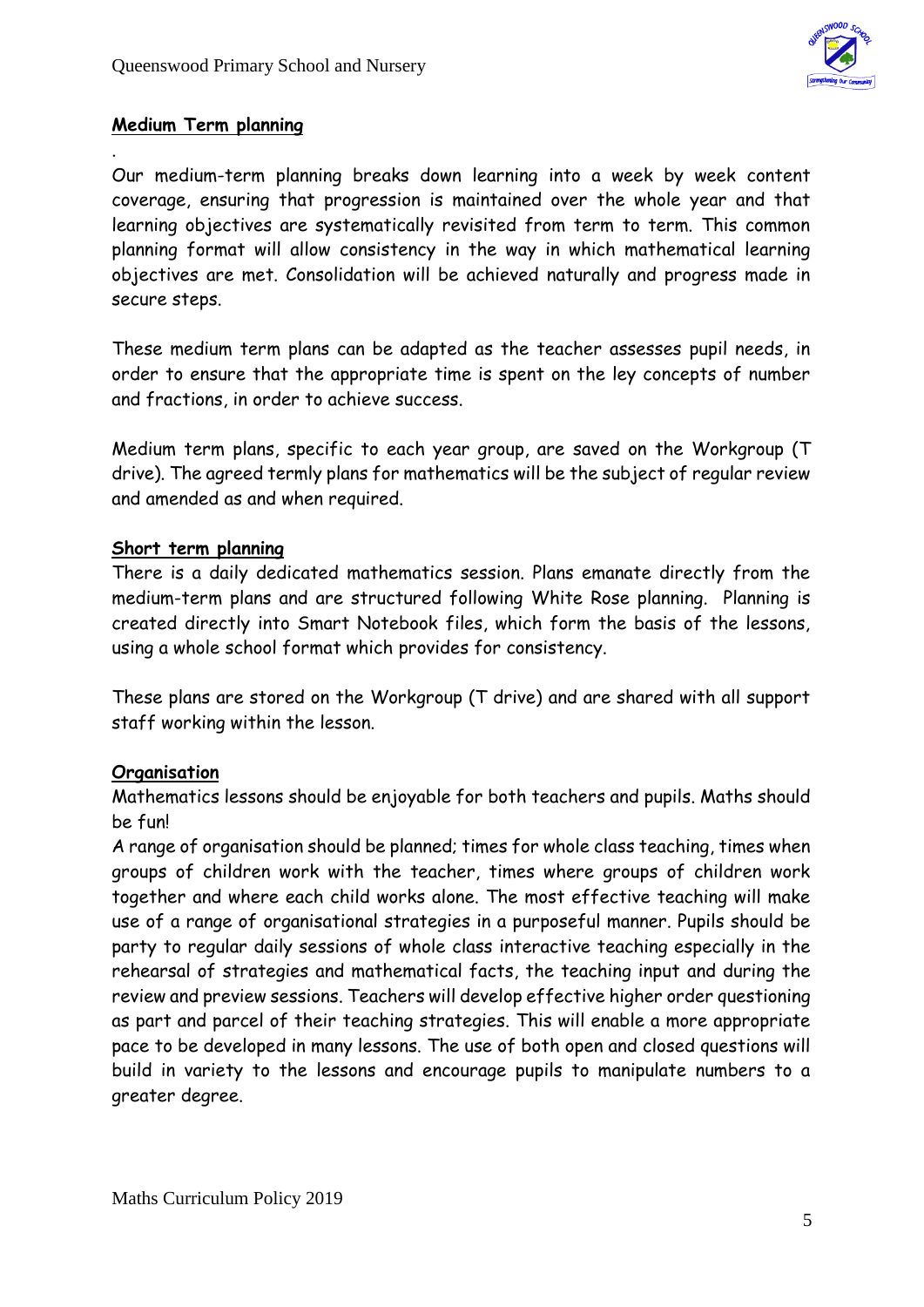# **CLASSROOM MANAGEMENT GUIDELINES**

Staff are aware of these factors and that effective classroom management is crucial for children to succeed in Mathematics. Staff create an effective learning environment by planning for these elements of classroom organisation using the following elements used flexibly in order to meet the needs of the lesson and the individuals and groups in the class.

| Section of<br>lesson       | What it comprises                                                                                                                                                                                                                                                                                                                                                                                                                        | Content may include                                                                                                                                                                                                                                                                                                              |
|----------------------------|------------------------------------------------------------------------------------------------------------------------------------------------------------------------------------------------------------------------------------------------------------------------------------------------------------------------------------------------------------------------------------------------------------------------------------------|----------------------------------------------------------------------------------------------------------------------------------------------------------------------------------------------------------------------------------------------------------------------------------------------------------------------------------|
| Oral and Mental<br>starter | Mental maths warm - ups<br>$\bullet$<br>Usually number work<br>$\bullet$<br>Sometimes related to the main<br>$\bullet$<br>teaching activity and<br>sometimes not directly related<br>Marking and assigning new<br>$\bullet$<br>homework on a Friday                                                                                                                                                                                      | Counting (in 1s, 10s, 100s, 0.1s, 2s, 3s,<br>4s, etc)<br>Practising previously taught mental<br>$\bullet$<br>strategies<br>Recalling number facts<br>$(+,-,x,-)$<br>$\bullet$<br>Imagining and talking about numbers,<br>shapes<br>Developing vocabulary<br>$\bullet$<br>Pictorial 'Maths Mat' learning or<br>display challenges |
| Main teaching<br>activity  | One or more of these:<br>Whole-class introduction to<br>$\bullet$<br>topic, with some paired work<br>Follow up teaching to the whole<br>$\bullet$<br>class or a group<br>Group work - usually three<br>$\bullet$<br>groups at most<br>Brief individual practice<br>$\bullet$<br>Whole class investigation in<br>$\bullet$<br>pairs, 'sage and scribe' and<br>talking teams.<br>Key concepts recorded in a<br>$\bullet$<br>strategy book. | Based on objectives from the new<br>curriculum 2014 for the appropriate<br>year/s, one or more of:<br>Introducing new work<br>Extending or consolidating previous<br>work<br>Using and applying what has been<br>learned<br>Assessing what has been taught<br>Revising and further practice<br>٠                                 |
| Plenary                    | Pupil self-assessment of the<br>$\bullet$<br>learning taken place and<br>whether a peer mentor is<br>needed to help them.<br>Short reports from groups who<br>$\bullet$<br>have been working<br>independently<br>Reflection on the lesson and<br>$\bullet$<br>summary of key facts and ideas<br>Explanation of what the class<br>$\bullet$<br>will do next                                                                               | Identifying and putting right common<br>$\bullet$<br>errors or misunderstandings<br>Identifying what to remember<br>Making links to other work<br>Giving work to do out of class or at<br>home                                                                                                                                   |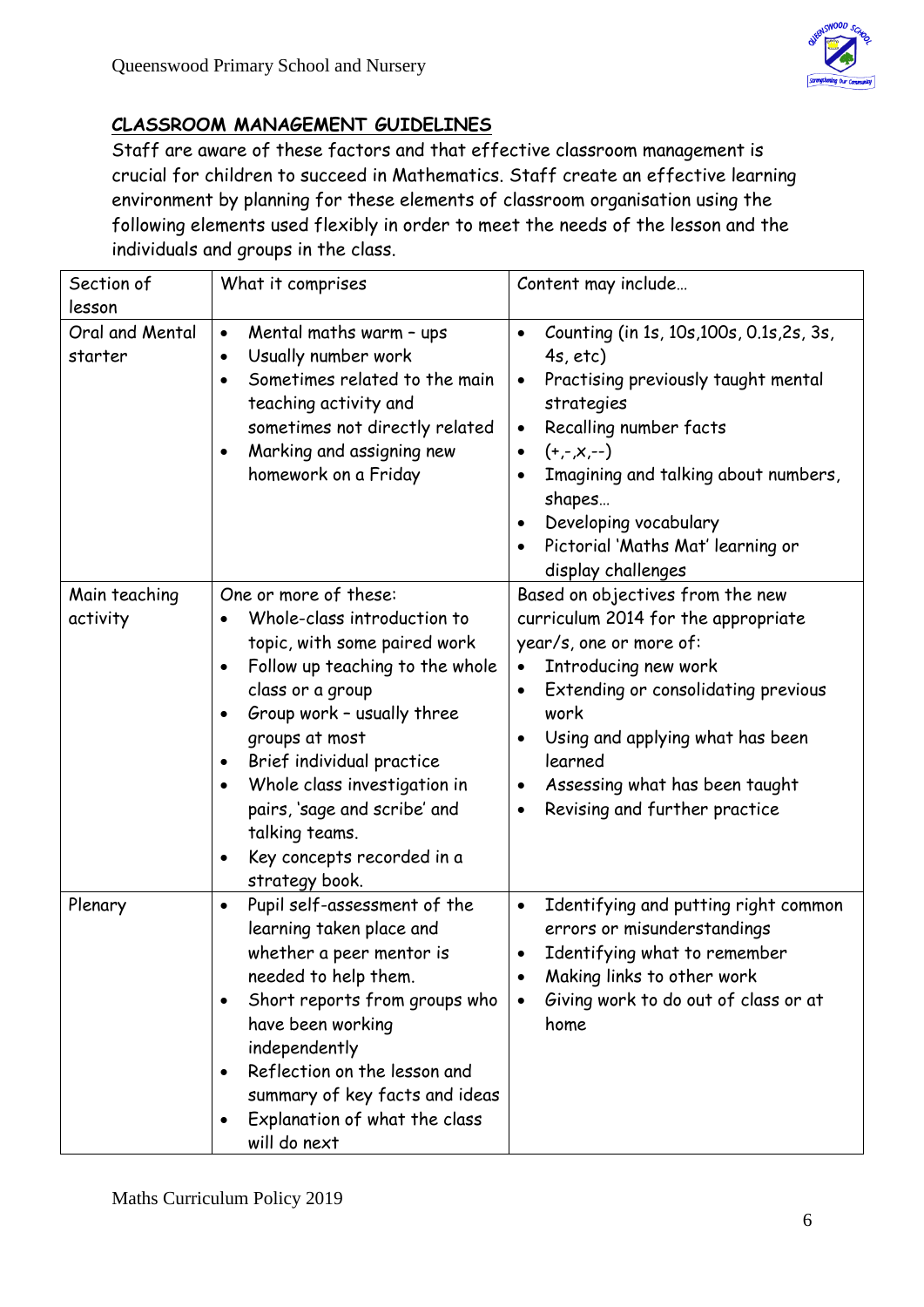

## **Cross Curricular Work**

Making links between curriculum subjects and areas of learning deepens children's understanding by providing opportunities to reinforce and enhance learning. Ensuring a cross curricular approach in the teaching and learning of Mathematics, ensures a broad and more enjoyable experience of mathematics and an easier placement in real life context.

## **Stages of development in calculations**

PLEASE SEE CALCULATION POLICY appendix C.

#### **Vocabulary**

The national curriculum for mathematics reflects the importance of spoken language in pupils' development across the whole curriculum – cognitively, socially and linguistically. The quality and variety of language that pupils hear and speak are key factors in developing their mathematical vocabulary and presenting a mathematical justification, argument or proof. They must be assisted in making their thinking clear to themselves as well as others and teachers should ensure that pupils build secure foundations by using discussion to probe and remedy their misconceptions.

At Lawley Primary School we use a range of mathematical vocabulary during our daily sessions. The Mathematical Vocabulary book and dictionaries should be used to ensure the correct age appropriate use within year groups. It is important that mathematical vocabulary is used from Reception to ensure word recognition is commonplace to pupils.

## **Resources**

Everyday resources are kept in each class. These should be stored neatly with correct labels in order to allow children to become independent in their choice of appropriate resources.

Topic based resources e.g. balances, 3D shapes are stored in the UKS2 corridor.

## **Equal Opportunities and S. E. N**

We incorporate mathematics into a wide range of cross-curricular subjects and seek to take advantage of multi-cultural aspects of mathematics e.g. Islamic patterns in RE.

All children have equal access to the curriculum regardless of their gender. This will be monitored by analysing pupil performance throughout the school to ensure that there is no disparity between groups.

Children who have specific learning difficulties may be supported by a teaching assistant during the mathematics sessions, this may be for part of the lesson or whole of the lesson. The teaching assistant should be under direct instruction from the class teacher about the learning objectives for a particular child or group of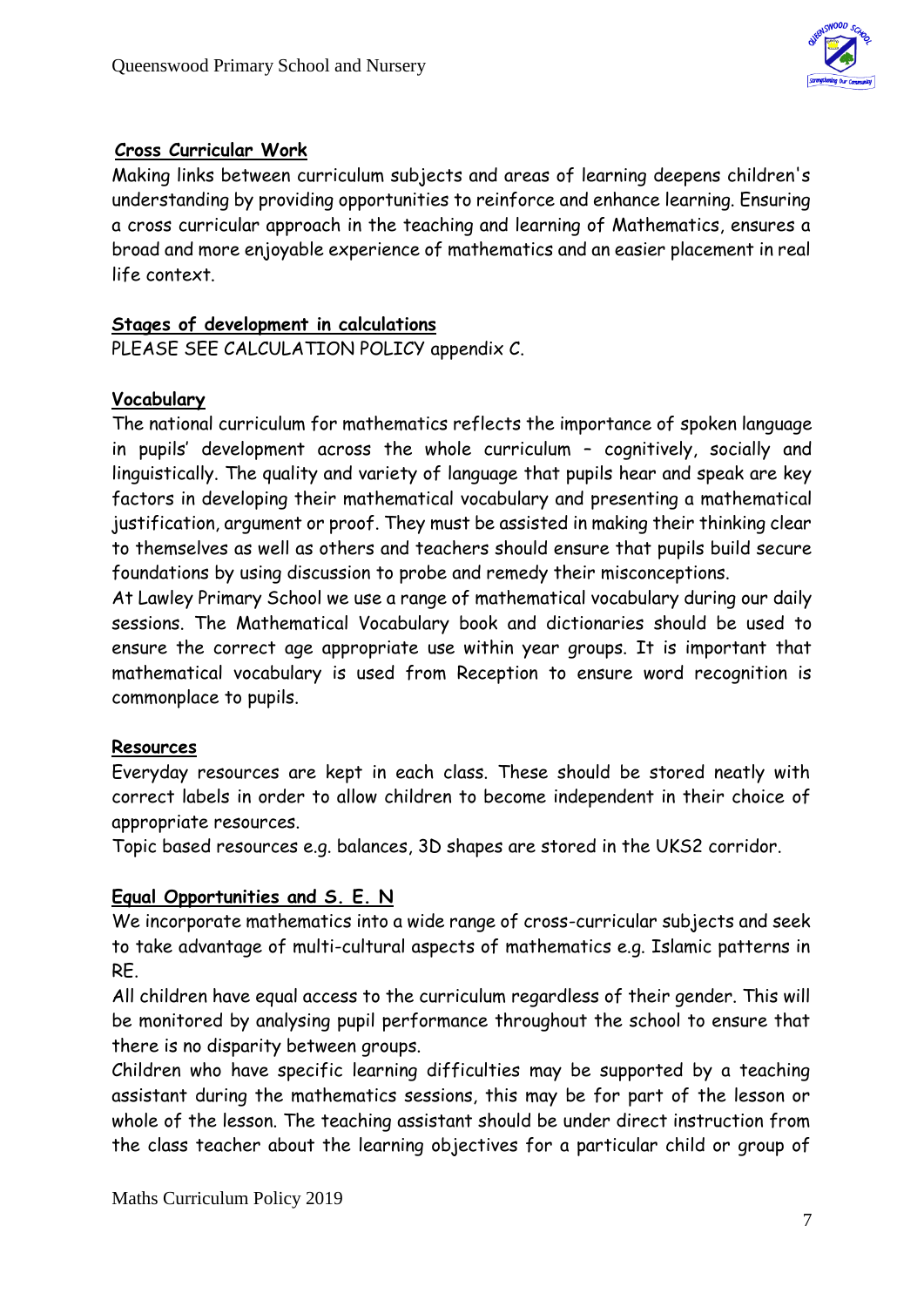

children and ultimately the class teacher is responsible for the teaching and assessment of these children.

Children should find a degree of mathematical challenge, whatever their mathematical ability.

Support programmes are available throughout a child's primary experience in the form of intervention programmes. These will be set out in detail on the individual provision map (IPM). For more able pupils, the gold steps to success should consistently present challenge and extension to their learning.

## **Mathematics and ICT**

## Information and communication technology (ICT)

At Lawley we encourage the use of audio-visual aids, computer programmes and various ICT resources to support the teaching of mathematics. These should be incorporated where and when appropriate. This can be as a whole class, or a large group, small groups, pairs and individually, utilising the portable laptops or i-pads in our lessons. Resources can be taken from the Standards Site (Interactive Teaching Programmes - ITPs), the Telford and Wrekin Intranet Telford and Wrekin Torch and various Internet sites. There are also many interactive websites which are useful for children and teachers.

## **The role of calculators**

Calculators should not be used as a substitute for good written and mental arithmetic. They should therefore only be introduced near the end of key stage 2 to support pupils' conceptual understanding and exploration of more complex number problems, if written and mental arithmetic are secure.

## **Presentation**

- Children work in pencil.
- Children should be given lessons in setting out and presenting maths work.
- From KS1, for reasons of place value the children's numbers should be lined up in columns appropriately.
- A short date e.g.: 01.04.08 or 01/04/08
- A Learning target, printed and stuck in.
- If a mistake is made children should neatly cross out with a ruler or neatly rub out pencil marks.

## **Marking**

- Most marking in KS1 and KS2 is completed by the teacher, ideally with the child.
- Individual/partner marking occurs when appropriate for checking mental maths or calculations.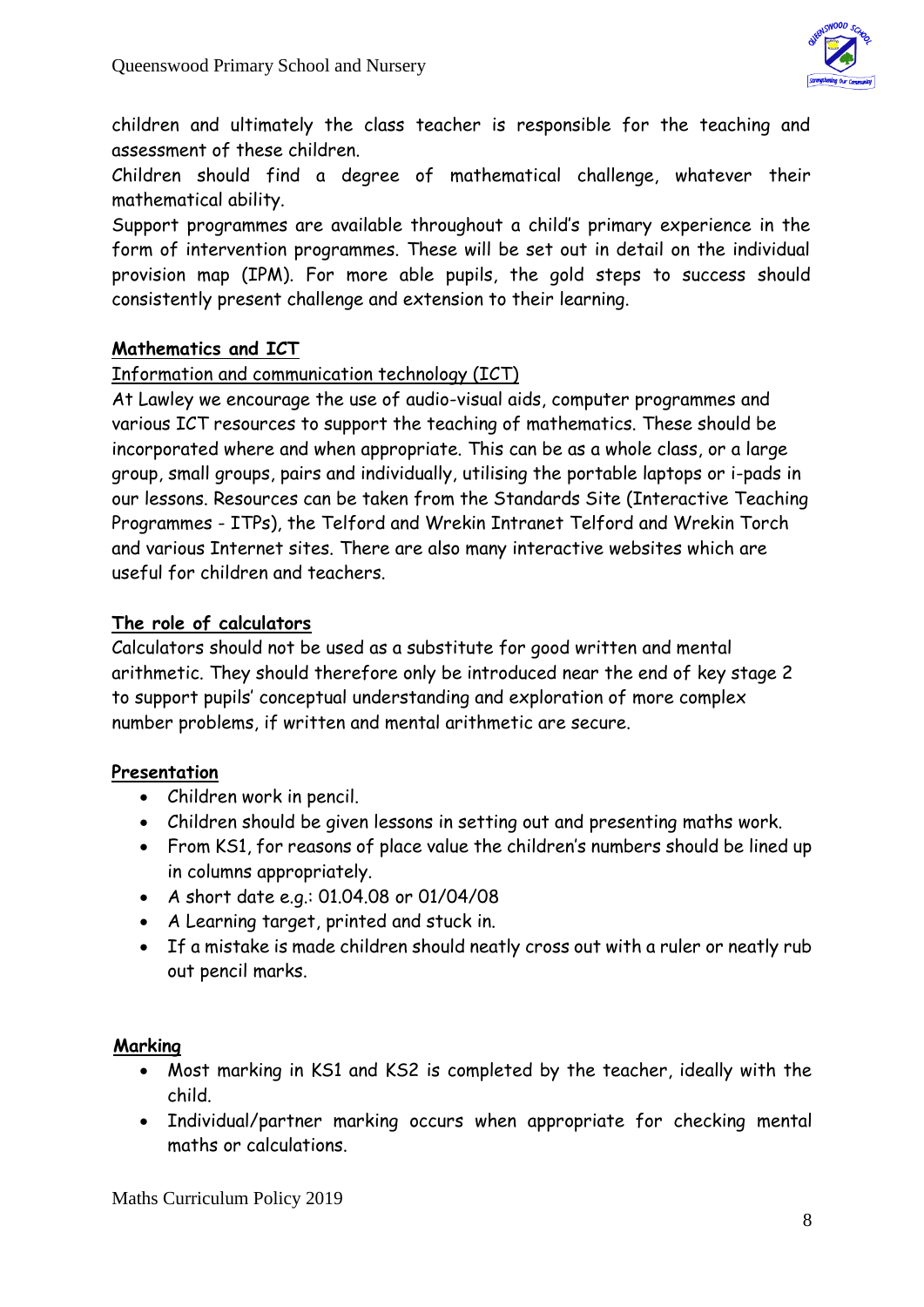

- All children to develop self and peer-assessment. All children will self-assess against their success criteria when appropriate.
- Independent work which is recorded by the children should be marked though this may be completed during the lesson in dialogue with the pupil. This may be jottings or more formal diagnostic marking. Where a gap in learning is identified (highlighted pink on the learning target) either a close the gap comment, or a close the gap learning target ( intervention with an adult) must be used, unless the gap will be addressed in the next lesson for the whole class.
- Books/work from children who have worked in an adult in a focus group do not need to be marked diagnostically as the adult will have spent significant time discussing the work with the pupil. Work from independent groups may be marked diagnostically and followed up the next day. Class teachers will use their judgement in this. It is not expected that all children's work can be marked in the same depth each day.
- Marking should be done in green pen CTG for 'close the gap'. Evidence of success should be highlighted in green, and areas which need addressing in pink. Not all questions need to be highlighted.
- Time should be given within the day for children to respond to comments and next steps.
- As a proportion of the activities children participate in is not recorded, especially in Key Stage 1, annotated photographs and other evidence can be taken, and put in the maths book or Big Topic books, as appropriate. Shortterm planning is also evidence of practical work carried out.
- Teaching assistants must also provide valuable feedback and comments on children's work to both the individuals they have worked with, as well as to the class teacher.

# **Record keeping**

- Teachers to follow the Medium Term Planning.
- The child's book is an ongoing record of work. Examples of these are kept at the end of the academic year for reference purposes.
- Each book will contain the objectives for the year on their pencil target, and assessments collated on these..
- End of year SATs and interim test results are stored on the workgroup (T drive) and input onto tracking grids and step grids. Children who are below and above age-related expectations are identified and grouped accordingly. At the end of the academic year the Mathematics Subject Lead analyses test data and identifies areas for whole school improvement.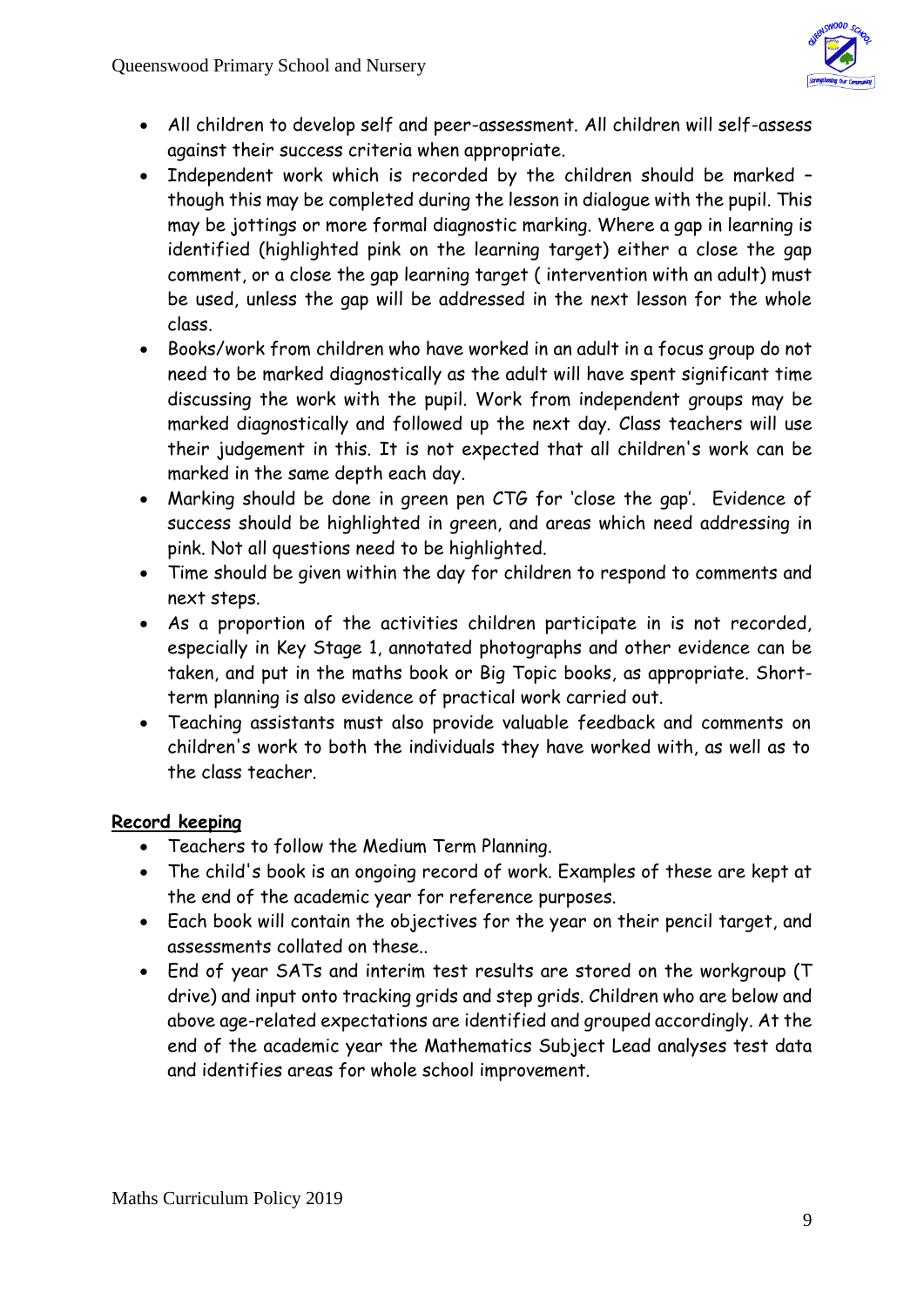

## **Target Setting**

Targets are specific to individual needs of the children and are taken from the pencil bookmarks attached to their books. There will always however be a focus on mental recall of multiplication facts, associated division facts and number bonds.

## **Assessment**

Assessment should be:

Informative Useful Manageable

Progress in multiplication tables is monitored by the use of regular times table tests. Statutory end of Key Stage 1 and Key Stage 2 tests are administered in Y2 and Y6. Baseline assessment is used to assess children entering school in reception. Assessment weeks are carried out during each term.

## **Assessment for Learning**

## **Observation:**

How well pupils perform when engaged in mathematical activities. It is appropriate to target a small number of pupils (3 or 4) and assess their performance e.g. their attainment of targets, their response to oral questions, their involvement in image activities and demonstrations. In the main parts of lessons pupils would be observed undertaking set tasks.

#### **Discussion**:

Oral parts of maths sessions are vital to the progress. Individual, group or class discussions provide teachers with many opportunities to assess mathematical facts, understanding of the number system (e.g. place value), calculation skills and mathematical language acquisition and use. Much of this work is informal but the situations can often give rise to adapting the learning within a lesson.

#### **Questioning:**

We can usefully assess children with the use of open and closed questions developed using the Blooms Taxonomy. Questions should challenge individual pupils who possess varying abilities in mathematics. Oral questions occur throughout the lessons, to the whole class, in groups and to individuals. In the main parts of sessions questions also arise as the teacher monitors children's progress and in review sessions teachers focus on key 'threshold' questions which often directly relate to the main learning objectives of the session. The use of whitebaords allows for instant assessment opportunities to allow teachers to gauge the effectiveness of a lesson or series of lessons.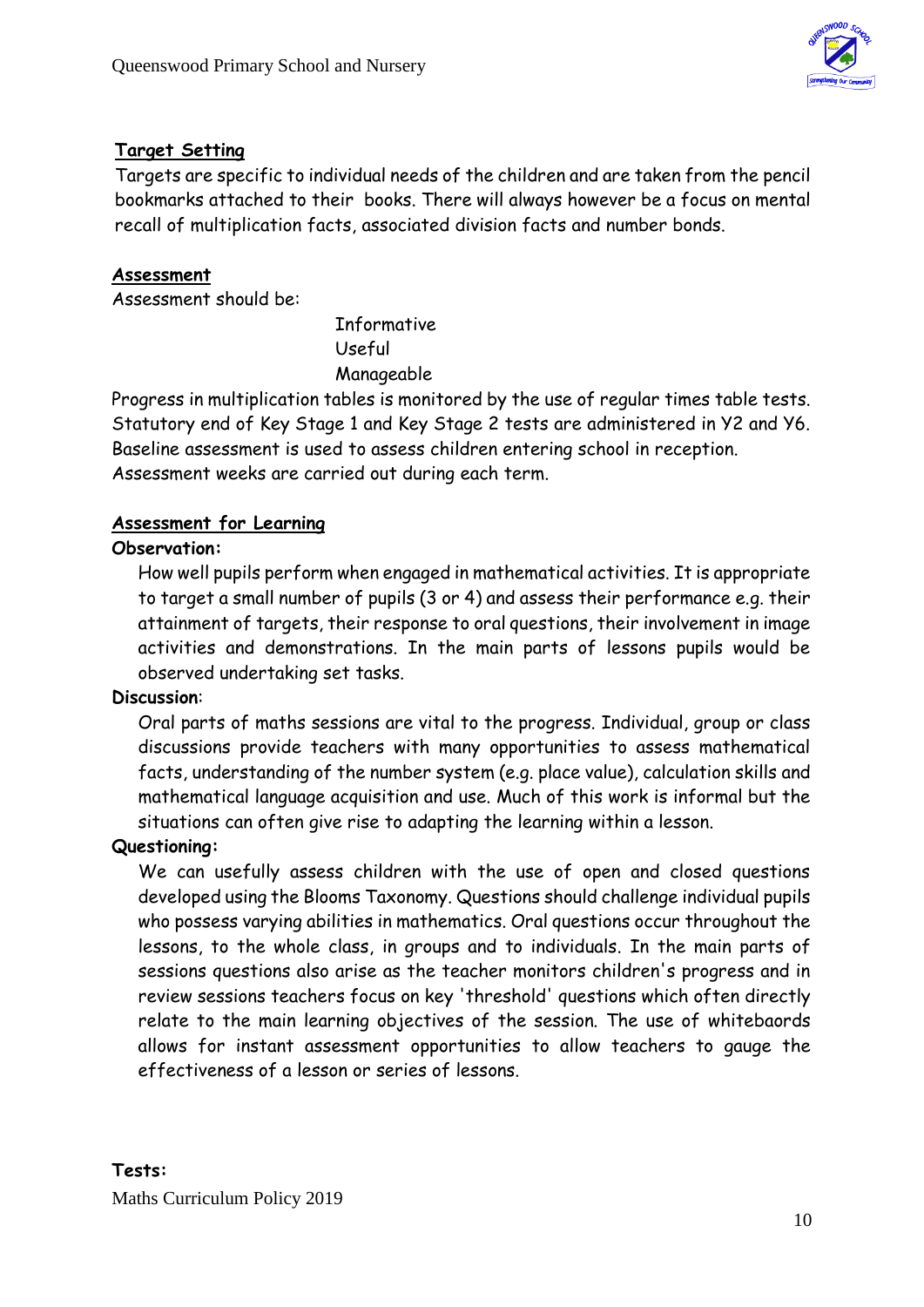Queenswood Primary School and Nursery



- Queenswood Primary School and Nursery uses a variety of tests for mathematics including:
- End of Key Stage Tests
- Termly tests
- End of topic tests
- Times tables tests
- Mental maths tests

All of the above tests inform judgements on the performance in mathematics of:

- Individual pupils
- Cohorts of pupils (Year Groups)
- Small groups of pupils

## **Children's work:**

This provides teachers with regular opportunities to recognise achievement, praise good work in mathematics, raise self-esteem and take children to the next point via mathematical comments and mini-targets.

## **Monitoring**

Maths planning is monitored on a termly basis by the Subject Leader and Headteacher.

Lesson observations and book scrutiny are conducted on a rolling programme in line with the School Monitoring Cycle, and feedback to teachers includes clear development points. These are then followed up on to ensure the quality of teaching and learning continues to improve.

## **The role of the Maths Subject Leader**

The over-riding task is to provide support for all who teach mathematics and leadership to improve the quality and continuity of mathematics teaching and learning throughout the school.

- To keep up-to-date by attending courses and feedback sessions organised by LEA, Cluster groups or other colleagues.
- To provide guidance and support in implementing NC.
- To assist with diagnosis and remediation of learning difficulties.
- To encourage and assist in-service training.
- To offer specialist advice and knowledge for special needs and gifted pupils.
- To advise the Headteacher of action required (e.g. resources, standards etc.).
- To encourage ways of involving parents in their children's learning.
- To purchase, organise and maintain teaching resources.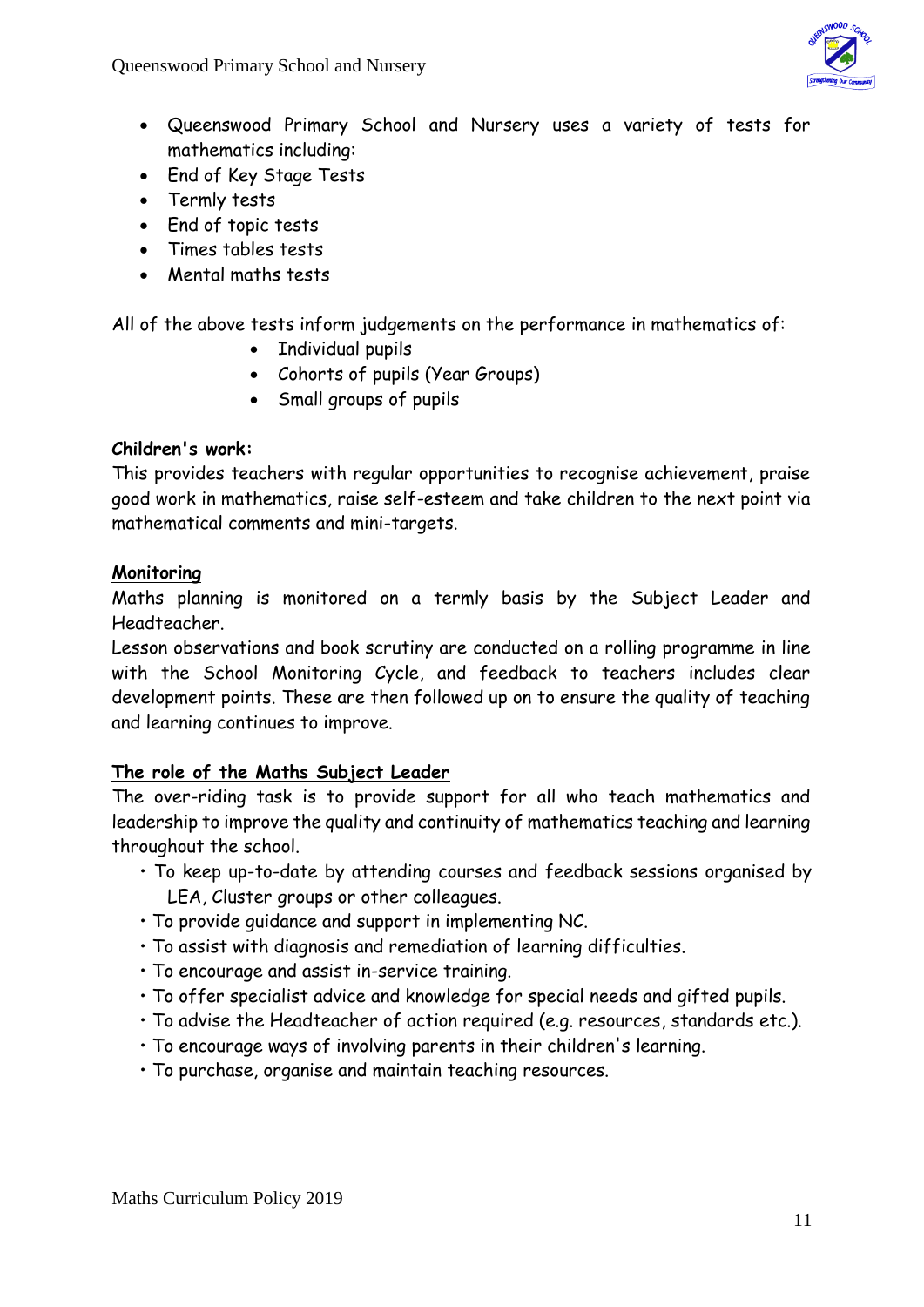

# **Future Developments**

The School Development Plan and Raising Attainment Plan identifies key leadership focuses and management issues. This is produced annually in order to keep a focus on the role of numeracy with the school.

## **APPENDICES See attached folders**

**Appendix A** Yearly objectives for the new curriculum 2014

**Appendix B** Long term planning objectives

**Appendix C** Calculation policy 2014 New Curriculum

Maths Curriculum Policy 2019